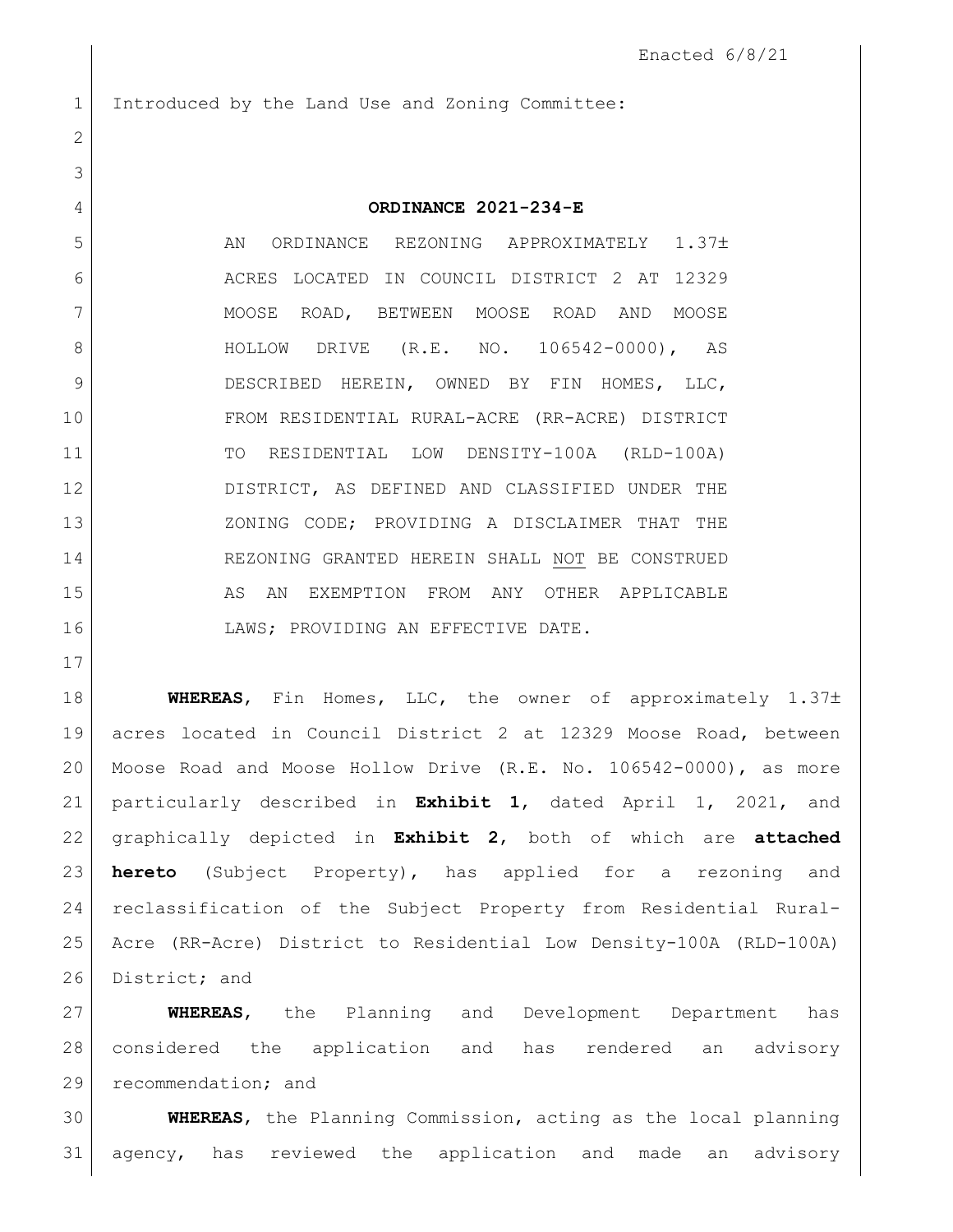1 recommendation to the Council; and

 **WHEREAS**, the Land Use and Zoning Committee, after due notice 3 and public hearing has made its recommendation to the Council; and

 **WHEREAS**, taking into consideration the above recommendations and all other evidence entered into the record and testimony taken 6 at the public hearings, the Council finds that such rezoning:  $(1)$  is consistent with the *2030 Comprehensive Plan*; (2) furthers the goals, objectives and policies of the *2030 Comprehensive Plan*; and (3) is not in conflict with any portion of the City's land use 10 regulations; now, therefore

**BE IT ORDAINED** by the Council of the City of Jacksonville: **Section 1. Property Rezoned.** The Subject Property is hereby rezoned and reclassified from Residential Rural-Acre (RR-14 Acre) District to Residential Low Density-100A (RLD-100A) District, as defined and classified under the Zoning Code, City of 16 Jacksonville, Florida.

 **Section 2. Owner and Description.** The Subject Property is owned by Fin Homes, LLC, and is described in **Exhibit 1, attached hereto.** The applicant is D. Chris Hagan, 208 North Laura Street, Suite 710, Jacksonville, Florida 32202; (904) 425-8765.

 **Section 3. Disclaimer.** The rezoning granted herein shall **not** be construed as an exemption from any other applicable local, state, or federal laws, regulations, requirements, permits or approvals. All other applicable local, state or federal permits or approvals shall be obtained before commencement of the development 26 or use and issuance of this rezoning is based upon acknowledgement, 27 representation and confirmation made by the applicant(s), owners(s), developer(s) and/or any authorized agent(s) or designee(s) that the subject business, development and/or use will be operated in strict compliance with all laws. Issuance of this rezoning does **not** approve, promote or condone any practice or act